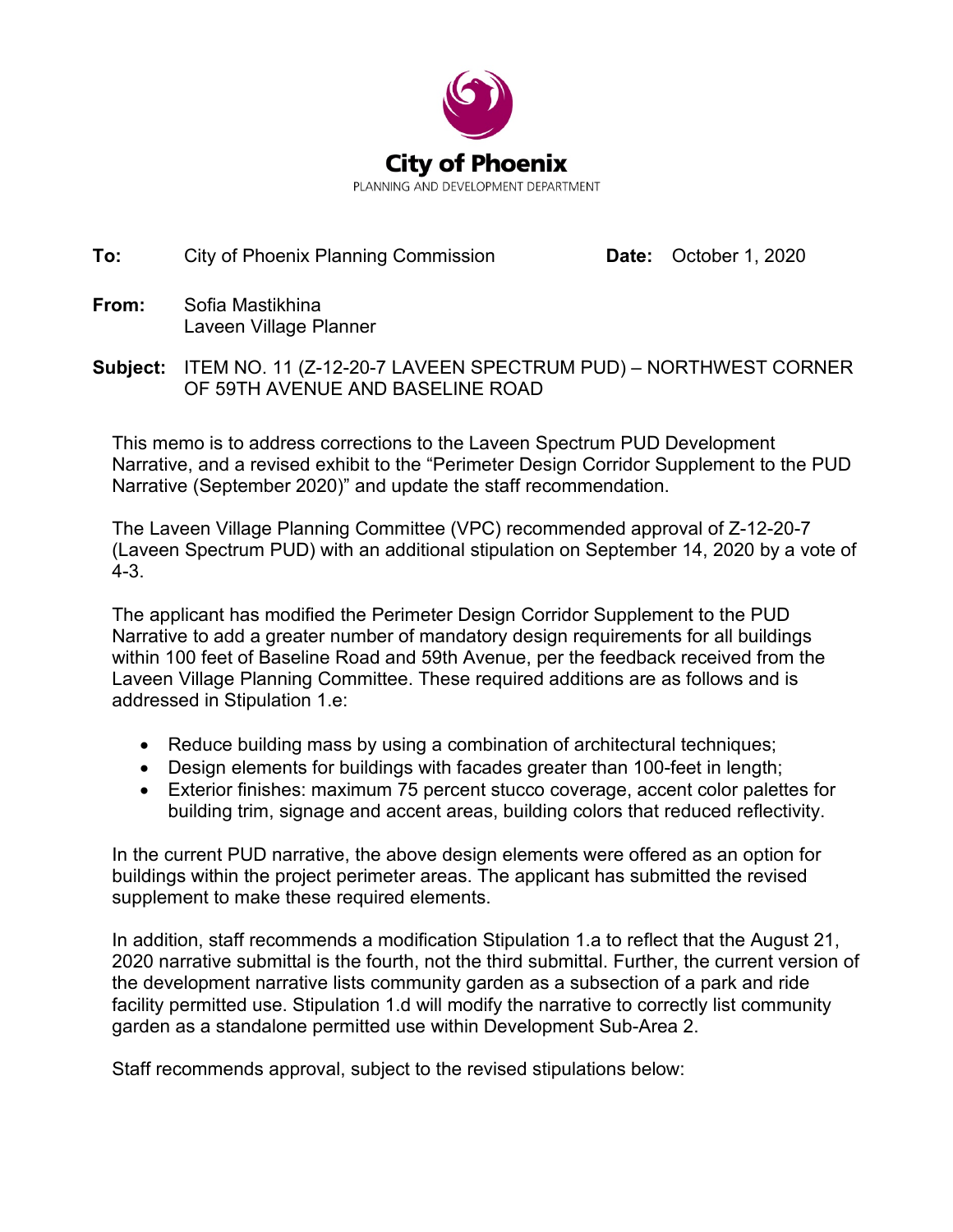Z-12-20-7 Laveen Spectrum PUD Backup Memo October 1, 2020 Page 2 of 5

## **Z-12-20-7 (Laveen Spectrum PUD) Revised Stipulations:**

- 1. An updated Development Narrative for the Laveen Spectrum PUD reflecting the changes approved through this request shall be submitted to the Planning and Development Department within 30 days of City Council approval of this request. The updated Development Narrative shall be consistent with the Development Narrative date stamped August 21, 2020, as modified by the following stipulations:
	- a. Front cover: Revise the submittal date information on the bottom to add the following: Third FOURTH submittal: August 21, 2020; City Council adopted: [Add adoption date].
	- b. Page 25, Table 3, Trees: Trees in streetscape landscape areas along Baseline Road shall be minimum 50 percent 2-inch caliper, 25 percent 3-inch caliper, and 25 percent 4-inch caliper.
	- c. PAGE 17, TABLE 2: DEVELOPMENT STANDARDS, MINIMUM OPEN SPACE: RESIDENTIAL USES IN DEVELOPMENT SUB-AREA 2 AND 3 SHALL HAVE A MINIMUM OF 15 PERCENT OPEN SPACE.
	- D. PAGE 14, DEVELOPMENT SUB-AREA 2 LAND USES: REVISE FORMATTING TO REFLECT COMMUNITY GARDEN BEING A STANDALONE PERMITTED USE.
	- E. PAGES 72 THROUGH 78: APPENDIX K, PERIMETER DESIGN CORRIDOR SUPPLEMENT TO THE PUD NARRATIVE: THIS EXHIBIT SHALL BE REPLACED WITH THE PERIMETER DESIGN CORRIDOR SUPPLEMENT DATED SEPTEMBER 2020.
- 2. The developer shall dedicate right-of-way and construct one bus stop pad along westbound Baseline Road west of the 59th Avenue alignment. The bus stop pad shall be constructed according to City of Phoenix Standard Detail P1262 with a minimum depth of 10 feet. The bus stop pad shall be spaced from the intersection of 59th Avenue and Baseline Road according to City of Phoenix Standard Detail P1258.
- 3. The developer shall dedicate right-of-way and construct one bus stop pad along southbound 59th Avenue south of the Carson Road alignment. The bus stop pad shall be constructed according to City of Phoenix Standard Detail P1262 with a minimum depth of 10 feet. The final bus stop pad placement to be approved by the Public Transit Department.
- 4. The developer shall dedicate right-of-way and construct one bus stop pad along southbound 59th Avenue south of the Vineyard Road alignment. The bus stop pad shall be constructed according to City of Phoenix Standard Detail P1262 with a minimum depth of 10 feet. The final bus stop pad placement to be approved by the Public Transit Department.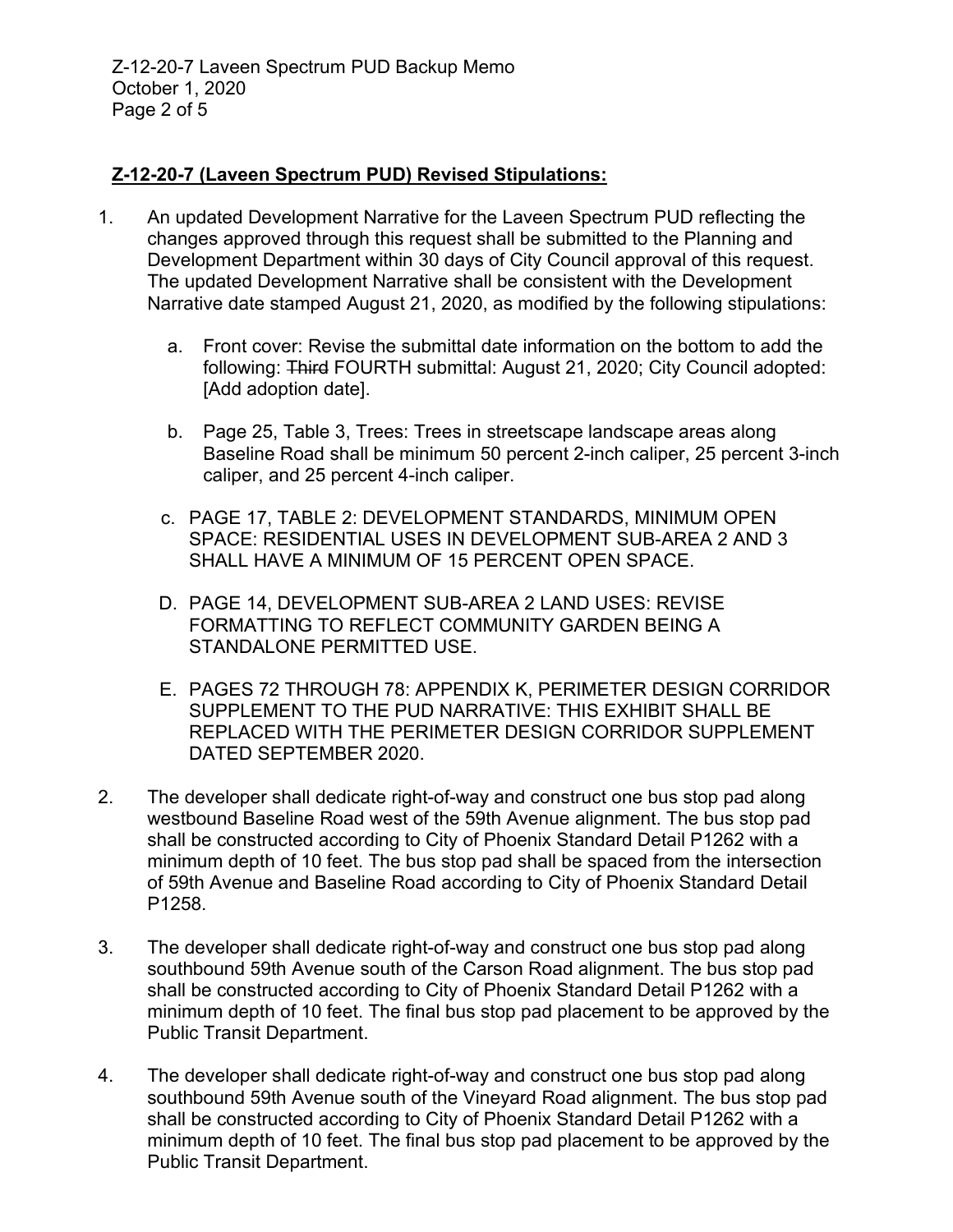- 5. The developer shall dedicate minimum 80-foot right-of-way for the west half of 59th Avenue tapering to the north, as approved by the Street Transportation Department.
- 6. The developer is fully responsible for any relocation or modification of the traffic signal at 59th Avenue and Baseline Road.
- 7. Existing irrigation facilities along any exiting or proposed right-of-way are to be undergrounded and/or relocated outside of City right-of-way. Contact SRP to identify existing land rights and establish appropriate process to relocate facility. Relocations that require additional dedications or land transfer require completion prior to obtaining plat and/or civil plan review approval.
- 8. The applicant shall submit a Traffic Impact Study/Statement to the City for this development. No preliminary approval of plans shall be granted until the study is reviewed and approved by the City.
- 9. The developer shall construct all streets within and adjacent to the development with paving, curb, gutter, sidewalk, curb ramps, streetlights, median islands, landscaping and other incidentals, as per plans approved by the Planning and Development Department. All improvements shall comply with all ADA accessibility standards.
- 10. If determined necessary by the Phoenix Archaeology Office, the applicant shall conduct Phase I data testing and submit an archaeological survey report of the development area for review and approval by the City Archaeologist prior to clearing and grubbing, landscape salvage, and/or grading approval.
- 11. If Phase I data testing is required, and if, upon review of the results from the Phase I data testing, the City Archaeologist, in consultation with a qualified archaeologist, determines such data recovery excavations are necessary, the applicant shall conduct Phase II archaeological data recovery excavations.
- 12. In the event archaeological materials are encountered during construction, the developer shall immediately cease all ground-disturbing activities within a 33-foot radius of the discovery, notify the City Archaeologist, and allow time for the Archaeology Office to properly assess the materials.
- 13. DEVELOPER SHALL PROVIDE NOTICE TO THE CHAIR OF THE LAVEEN VILLAGE PLANNING COMMITTEE UPON SUBMITTAL OF A PRELIMINARY SITE PLAN APPLICATION TO THE PLANNING AND DEVELOPMENT DEPARTMENT FOR EACH INDIVIDUAL DEVELOPMENT PROJECT. THE NOTICE SHALL INCLUDE A COPY OF THE PRELIMINARY SITE PLAN SUBMITTAL AND THE DATE AND TIME OF THE PRELIMINARY SITE PLAN PUBLIC REVIEW MEETING WITH PLANNING AND DEVELOPMENT DEPARTMENT STAFF.